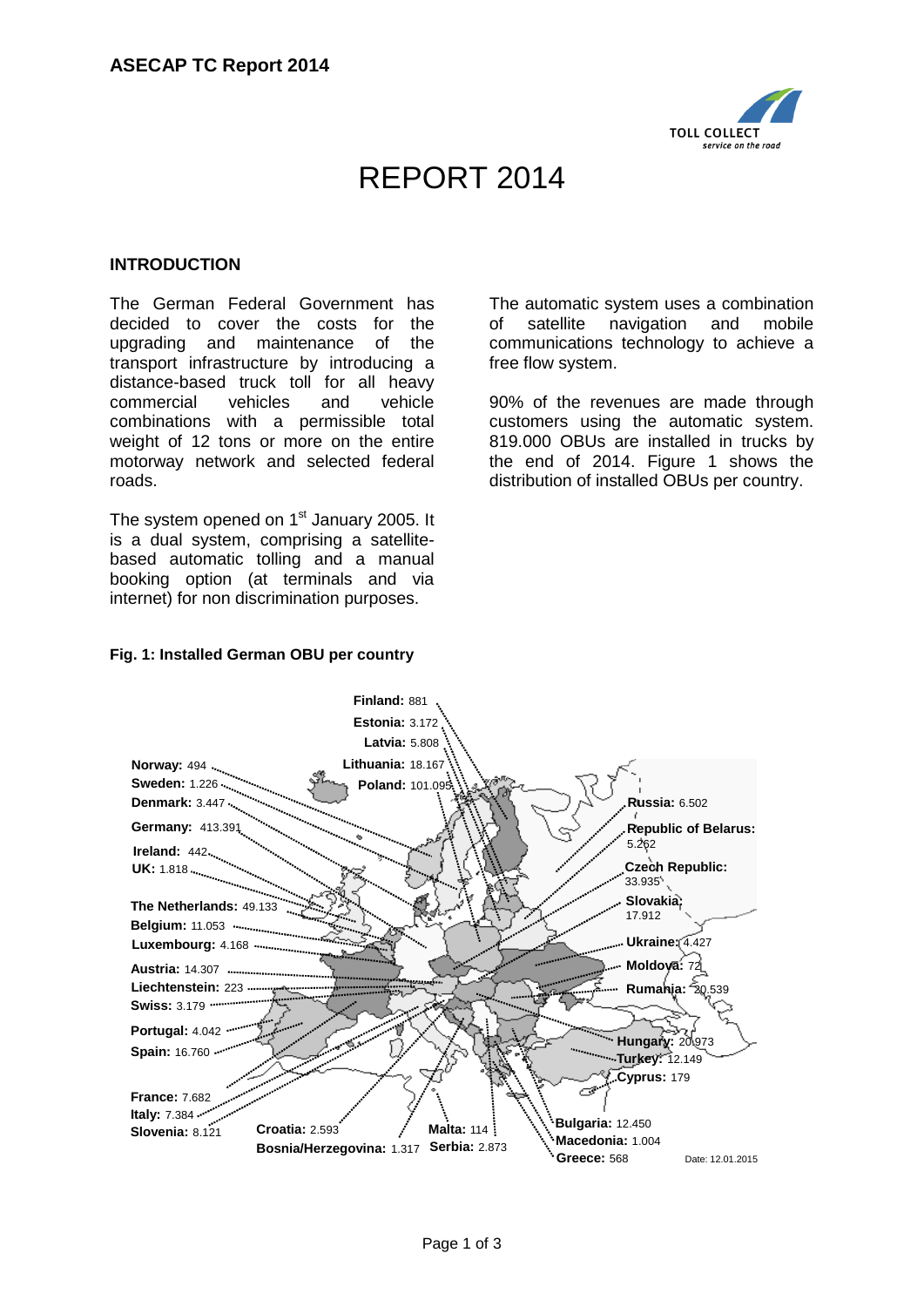

# **NETWORK LENGTH**

Since the introduction of the tolling scheme the tolling network has been updated to include new sections and new junctions simply by way of data transfer via the mobile communications network (GSM).

The German tolled network is divided into 6.809 sections and has a length of 14.136 km (including federal roads) by the end of 2014.

Since  $1<sup>st</sup>$  August 2012 toll truck was introduced to the federal roads with four and more lanes which have a direct connection to a motorway in Germany.

The federal roads currently represent 1.309 sections and 1.244 km. To add the new toll roads to the system, the OBUs received a wireless update with the new network information through mobile communication.

# **TRAFFIC**

On motorways the average daily traffic / km of trucks which have a total permissible weight of at least 12 tons has increased from 5.644 in 2013 to 5.806 in 2014. The calculation is made by dividing the total travelled kilometres on motorways by the length of the motorway network and by 365 days (although truck traffic is restricted on the weekend).

### **SAFETY**

In 2013 there were 3.339 persons who died within 30 days as a result of the accident on the German road network (including roads in town/village, out of town/village and on motorways).

#### **TOLLS**

#### **Light vehicles**

Light vehicles are paying vehicle and fuel tax, generally no toll.

The so called Trave tunnel and Warnow tunnel make an exception. The use of both tunnels has to be paid by all vehicles.

## **Heavy vehicles**

Tolls are charged according to the distance travelled, the number of axles, and the pollution category of the truck.

Subject to the road toll are all vehicles or vehicle combinations exclusively intended for road haulage whose maximum permissible weight - including trailer - is 12 tons or more.

#### **Toll exempt heavy vehicles**

Pursuant to Section 1 (2) of the Act on the Levying of Distance-Related Charges, the following vehicles are not subject to the HGV toll:

- buses and coaches,
- vehicles belonging to the armed forces, the police authorities, civil defence and emergency response organizations, the fire brigade and other emergency services, plus Federal Government vehicles,
- vehicles used exclusively for road maintenance purposes, including road cleaning and winter maintenance,
- vehicles which are used exclusively for the transport of circus and funfair equipment,
- vehicles which are used by non-profit or charitable organizations to transport humanitarian relief supplies to alleviate an emergency situation.

# **TOLL RATES AND REVENUES**

Since the opening in 2005 the tolls were differentiated by pollution classes. As shown in Fig. 2: with the same number of axles, a "polluting" truck can pay up to 66% more toll than a "clean" truck. One will notice that a truck can be classified in a "better" category if it has a filter to reduce its particle emission.

By the end of 2014, toll revenues in the amount of 4,46 billion Euros had been generated, which corresponds to 28,03 billion travelled kilometres.